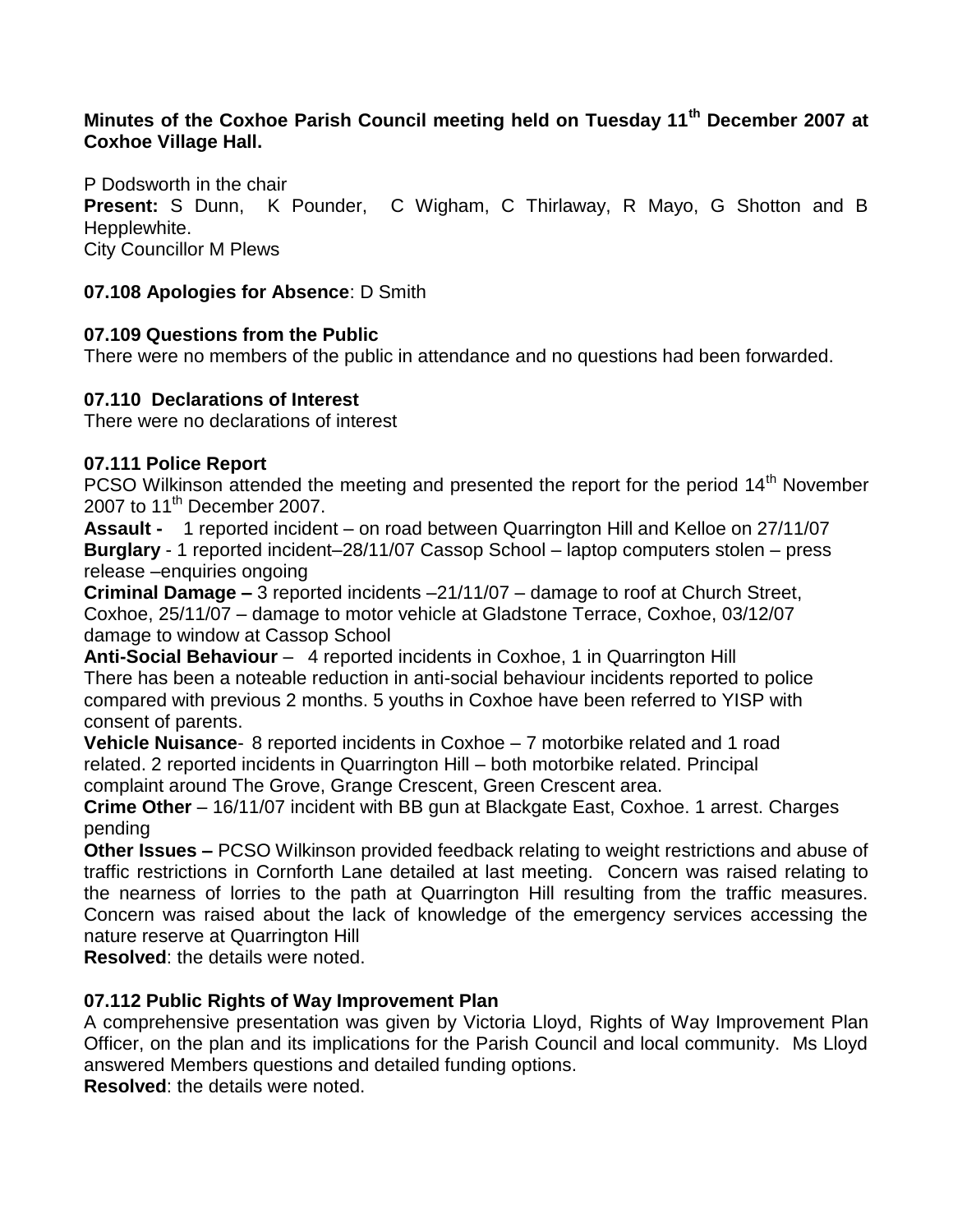# **07.113 Minutes of Last Meeting**

The minutes of the last meeting were agreed as a true copy and signed by the Chairman.

# **07.114 Points of Note**

The Clerk had previously circulated an update of issues raised at the last meeting and these were discussed.

**Resolved**: the details were noted.

# **Reports of the Clerk**

# **07.115 Budget and Precept.**

The latest budget statement had been circulated for discussion. A meeting of the finance working group had been held previously and their budget recommendations, which had been previously circulated, were discussed at length.

# **Resolved**:

**(i)** The level of precept for 2008/09 was set at £33,473 and the Clerk was to make the necessary return to Durham City Council.

**(ii)** A contribution of £1,000 to be sought from each Parochial Church Council towards the cost of churchyard maintenance.

**(iii)** A P3 application is to be made for funding to assist with rights of way maintenance.

**(iv)** The Clerk's salary to be increased in accordance with the national pay award and incremental increases to be paid each April in accordance with his contract.

**(v)** To increase the number of hours worked each month by the Clerk to 50 to reflect the increased workload regarding quality status and an honoraria be paid when quality status achieved.

**(vi)** The Clerk to look at the cost of replacing the Council's PC and co-ordinate the purchase or lease with the Chairman.

**(vii)** No extension to the current number of hanging baskets provided in each village. Subject to cost Thinford Nurseries be requested to provide the service in 2008 and financial regulations be waived due to the requirement for a local service provider.

**(viii)** Funding be provided to replenish the planters in Coxhoe (£200) and the flower beds at Quarrington Hill (£500).

**(ix)** The levels of allotment rents at Willow Cottages to remain the same for 2008/09, but be reviewed if improvements carried out.

**(x)** The levels of allotment rents at Quarrington Hill to remain the same for 2008/09, subject to the terms of the lease renewal.

**(xi)** The level of garden rents at Sanderson Street to be reviewed if for any reason sale does not proceed.

**(xii)** The level of grant for Coxhoe Village Hall and Quarrington Hill Community Centre to remain at £600 and £300 respectively.

**(xiii)** The total level of donations and grants to be increased to £3,500, with £1,000 of the total being set aside for the cost of play park provision at Quarrington Hill.

**(xiv)** The criteria for the distribution of donations to be discussed at the meeting in February 2008.

**(xv)** The current level of CAB outreach service to be continued. The Parish Council to contribute towards the cost of the service and the hire of the halls.

**(xvi)** The Parish Council to continue to pay for the installation and removal of Xmas lights at Coxhoe Village Hall.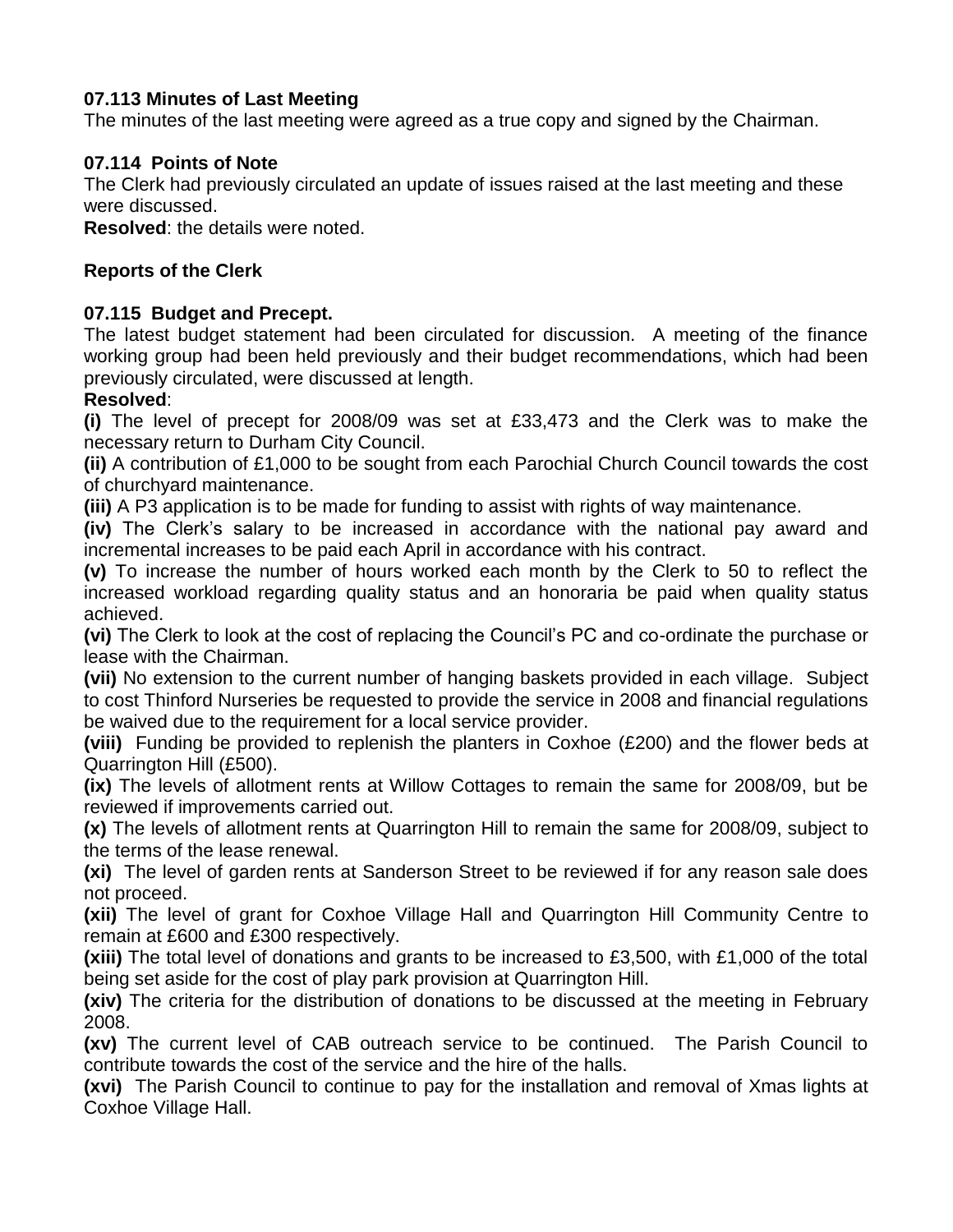**(xvii)** £1,000 be put aside for provision of lighting in both villages, subject to match funding by village partnerships.

**(xviii)** A fund to be created to meet the cost of any election and £1,000 be set aside in 2008/09

**(xix)** All other budget items and costs included as detailed in the summary of net expenditure included in the report were approved.

## **07.116 Planning Applications**

There were no new planning applications in the area during the month. Two meetings had been held with the MP relating to the proposed Coxhoe Industrial Estate development and considerable concern had been expressed at the proposal. A draft letter had been produced detailing objections to the scheme. The Chairman and Vice Chairman had authorised the purchase of various documents from the Land Registry to assist the Council's stance on this issue

**Resolved**: **(i)** the draft letter be forwarded to the Planning Department and be circulated to local residents for their use **(ii)** the action re the Land Registry was confirmed and the fees of £72 to be reimbursed to Councillor Dunn

### **07.117 Traffic Management**

The Clerk provided a verbal update from Gordon Wingrove. No further proposals had yet been produced for Quarrington Hill. The Avenue scheme had been delayed due to belated consultation with the bus companies. The West Parade scheme was awaiting official consultation

**Resolved**: the details were noted

### **07.118 Sanderson Street Gardens**

The Chairman and Vice Chairman had met with the tenants of the gardens to the side of the properties and some agreement had been found that would allow the proposed sale to proceed.

**Resolved**: **(i)** the Clerk to contact the tenants to negotiate the agreed cost of sale, requesting responses by 31 January **(ii)** the Clerk to contact the County Association regarding relevant documentation

### **07.119 Willow Cottages Allotments**

The Council had met with representatives of the allotment holders prior to the meeting and discussed the options to move matters forward. A new estimate had been received from the City Council, who now intended to use contractors, for removal of the potential asbestos fencing

**Resolved**: **(i)** to arrange a meeting with relevant parties to draw up documents to form an allotment association **(ii)** to let an overgrown plot to the Probation Service, subject to assistance with the allotments generally (iii) additional estimates be sought for removal of the potential asbestos fencing

### **07.120 Parish Plan**

There had been a successful meeting with the MP and City Council officers and as a result housing development at Quarrington Hill would now be reviewed. The Clerk had written to Arriva requesting a meeting relating to their 55 service having now got the backing of other parish councils

**Resolved**: the details were noted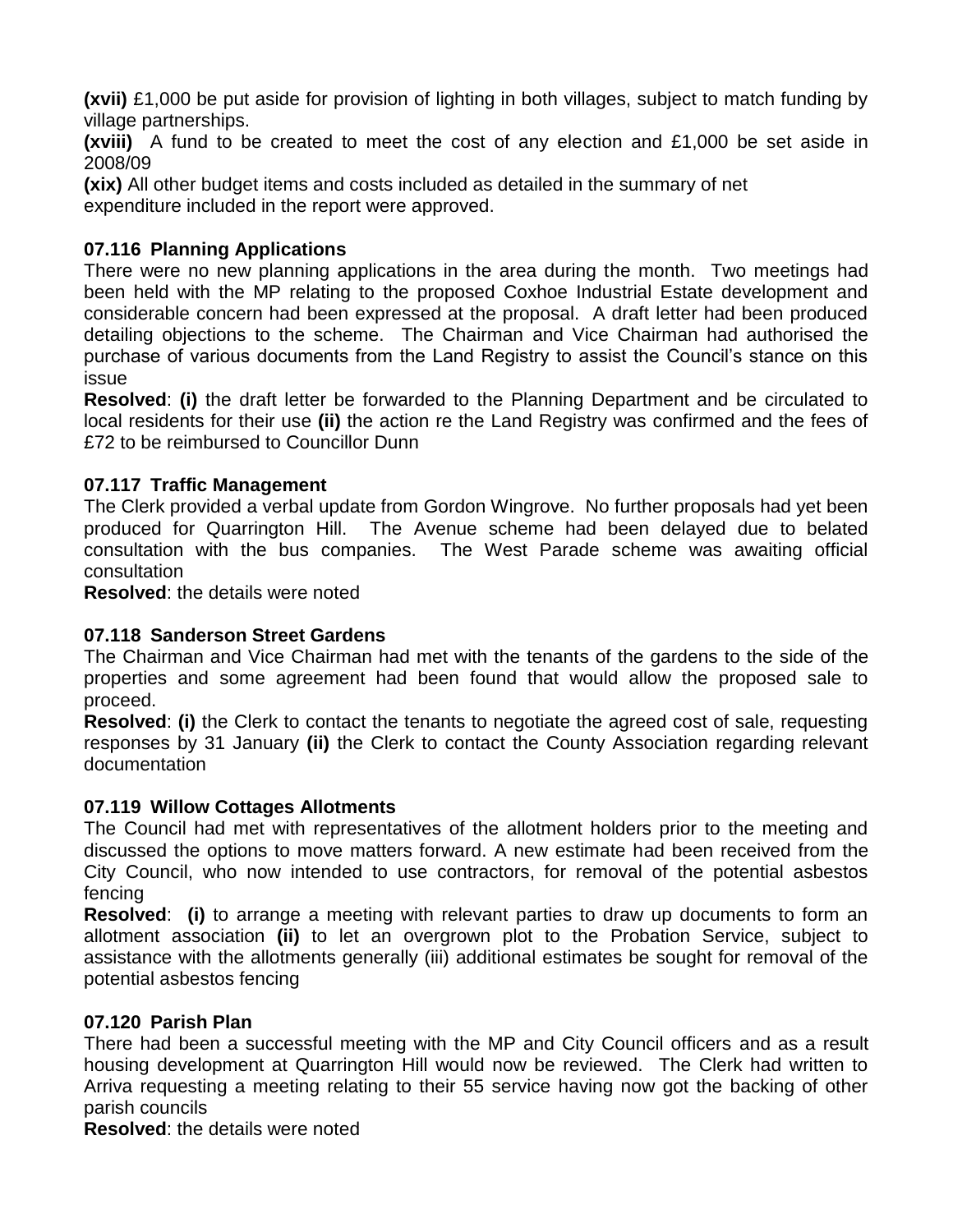## **07.121 Crime and Community Safety**

Minutes from the latest Coxhoe Youth Room meeting were detailed and issues of anti social behaviour discussed. Concern was expressed relating to lighting at the Leisure Centre **Resolved**: a meeting be arranged for January and relevant persons be invited

### **Correspondence**

### **07.122 Unitary Authority Implementation Orders**

The Clerk provided information from the County Association and detailed potential changes to the parish election cycle

**Resolved**: the details were noted

### **07.123 Postwatch Network Change Programme**

The Clerk provided the latest information from the County Association on the issue. **Resolved**: the details were noted

### **07.124 Coxhoe Cycle Links**

A letter had been received from a local resident expressing concerns relating to proposed highways works and felling of trees as part of this scheme

**Resolved**: the Parish Council note the concerns but support the scheme and the Clerk to advise the resident of this

### **07.125 Facilities and Activities at Quarrington Hill**

A letter had been received from the MP relating to a perceived lack of facilities and activities for children and young people in Quarrington Hill

**Resolved**: the Village Partnership to provide the Clerk with relevant details to respond to the letter

### **07.126 Bus Stop at Bowers Court**

A letter had been received from Durham County Council relating to a site meeting at Bowers Court on 13 December

**Resolved**: Councillor Hepplewhite to attend the meeting

### **07.127 Coxhoe Village Hall Rents**

A letter had been received detailing rent increases for the use of rooms in 2008 **Resolved**: the details were noted

### **07.128 Electrolux**

A letter had been received from Spennymoor Town Council seeking support for those employed by Electrolux

**Resolved**: the Clerk to contact the MP seeking support on behalf of local residents employed by Electrolux

### **Other Issues**

### **07.129 Coxhoe Together**

Councillor Hepplewhite gave a brief update on progress being made on various issues **Resolved**: (i) the details were noted (ii) the Clerk to contact the City Council enlisting their support to register the village green